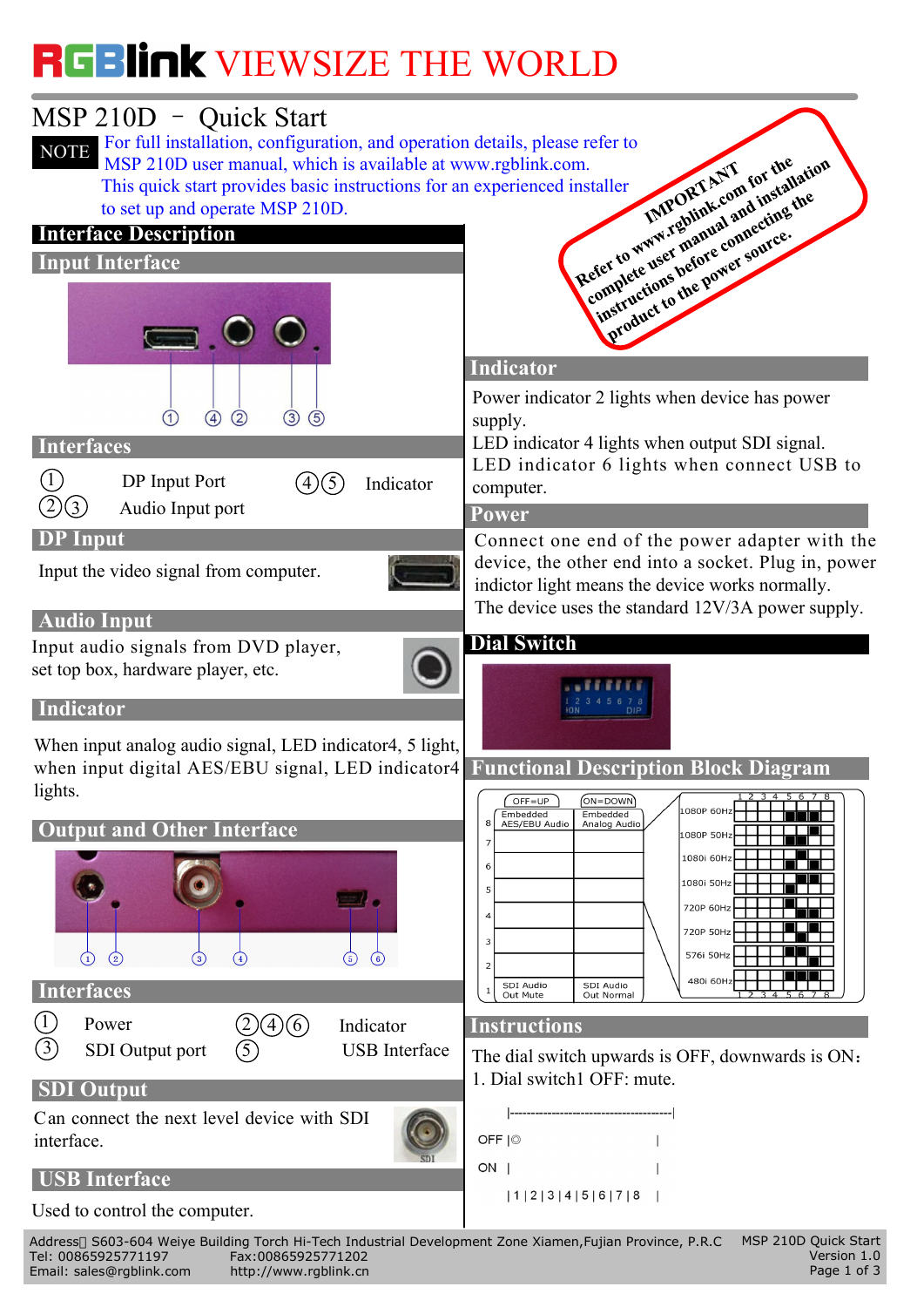OFF<sub>I</sub> ON 10 OFF I  $\odot$  $\odot$  $\overline{\phantom{a}}$  $|1|2|3|4|5|6|7|8$ ON |  $\circledcirc$  $\overline{1}$ 3. Dial switch 2 must be set to ON.  $|1|2|3|4|5|6|7|8|$ 10. Dial switch 5, 6 OFF, dial switch 7 ON: SDI OFF<sub>I</sub>  $\overline{1}$ output resolution is 576i 50Hz.  $ON \cup \emptyset$  $\mathbf{I}$  $|1|2|3|4|5|6|7|8$ OFFI © ©  $\overline{1}$ 4. Dial switch 5, 6, 7 ON: SDI output resolution is ON |  $\circledcirc$  $\overline{1}$ 1080p 60Hz.  $|1|2|3|4|5|6|7|8|$ 11. Dial switch 5, 6 7 OFF: SDI output resolution is OFF<sub>1</sub>  $\mathbf{I}$ 480i 60Hz. ON | 000 |  $|1|2|3|4|5|6|7|8|$ 5. Dial switch 5, 6 ON, dial switch 7 OFF: SDI output  $\begin{bmatrix} \text{ON} \\ \text{O} \text{N} \end{bmatrix}$  $\mathbf{I}$ resolution is 1080p 50Hz.  $|1|2|3|4|5|6|7|8|$ 12. Dial switch 8 OFF: AES/EBU output, no analog OFF<sub>I</sub>  $\circ$   $\qquad$ audio output.  $ON \quad | \quad \circledcirc$  $\Box$ OFF<sub>I</sub>  $\circ$  |  $|1|2|3|4|5|6|7|8|$ 6. Dial switch 5, 7 ON, dial switch 6 OFF: SDI output  $\begin{bmatrix} \text{ON} \\ \text{O} \text{N} \end{bmatrix}$  $\overline{1}$ resolution is 1080i 60Hz.  $|1|2|3|4|5|6|7|8|$ 13. Dial switch 8 ON: L-analog and R-analog audio OFF | © | output, no AES/EBU output. ON |  $\begin{array}{ccc} \circ & \circ & \circ & \circ \end{array}$  $|1|2|3|4|5|6|7|8|$ OFF |  $\mathbf{r}$ 7. Dial switch 5 ON, dial switch 6, 7 OFF: SDI output  $\vert$  ON  $\vert$  $\circ$  | resolution is 1080i 50Hz.  $|1|2|3|4|5|6|7|8|$ **Functional Description**  $\circ$   $\circ$   $\qquad$   $\qquad$ OFF<sub>I</sub> **Functional Description**  $\circ$   $\qquad$   $\qquad$   $\qquad$   $\qquad$   $\qquad$   $\qquad$   $\qquad$   $\qquad$   $\qquad$   $\qquad$   $\qquad$   $\qquad$   $\qquad$   $\qquad$   $\qquad$   $\qquad$   $\qquad$   $\qquad$   $\qquad$   $\qquad$   $\qquad$   $\qquad$   $\qquad$   $\qquad$   $\qquad$   $\qquad$   $\qquad$   $\qquad$   $\qquad$   $\qquad$   $\qquad$   $\qquad$   $\qquad$   $\qquad$   $\qquad$   $\qquad$  ON | 1. DP input to SDI output.  $|1|2|3|4|5|6|7|8|$ 2. Support input resolution of VESA: 800\*600@60Hz, 1024\*768@60Hz, 1280\*720@60Hz, 1280\*768@60Hz, 8. Dial switch 5 OFF, dial switch 6, 7 ON: SDI output 1280\*800@60Hz, 1280\*1024@60Hz, 1360\*768@60Hz, resolution is 720p 60Hz. 1366\*768@60Hz, 1440\*900@60Hz, 1400\*1050@60Hz, 1600\*1200@60Hz, 1680\*1050@60Hz, OFF |  $\circ$  $\sim$  1 1920\*1080@60Hz. ON |  $\circ$   $\circ$  $\pm$ 3. Support output resolution of SMPTE: 480i, 576i, 720p@50Hz, 720p@60Hz, 1080i@50Hz, 1080i@60Hz,  $|1|2|3|4|5|6|7|8|$ 1080p[@50Hz,](mailto:1080@60Hz.) 1080p@60Hz.